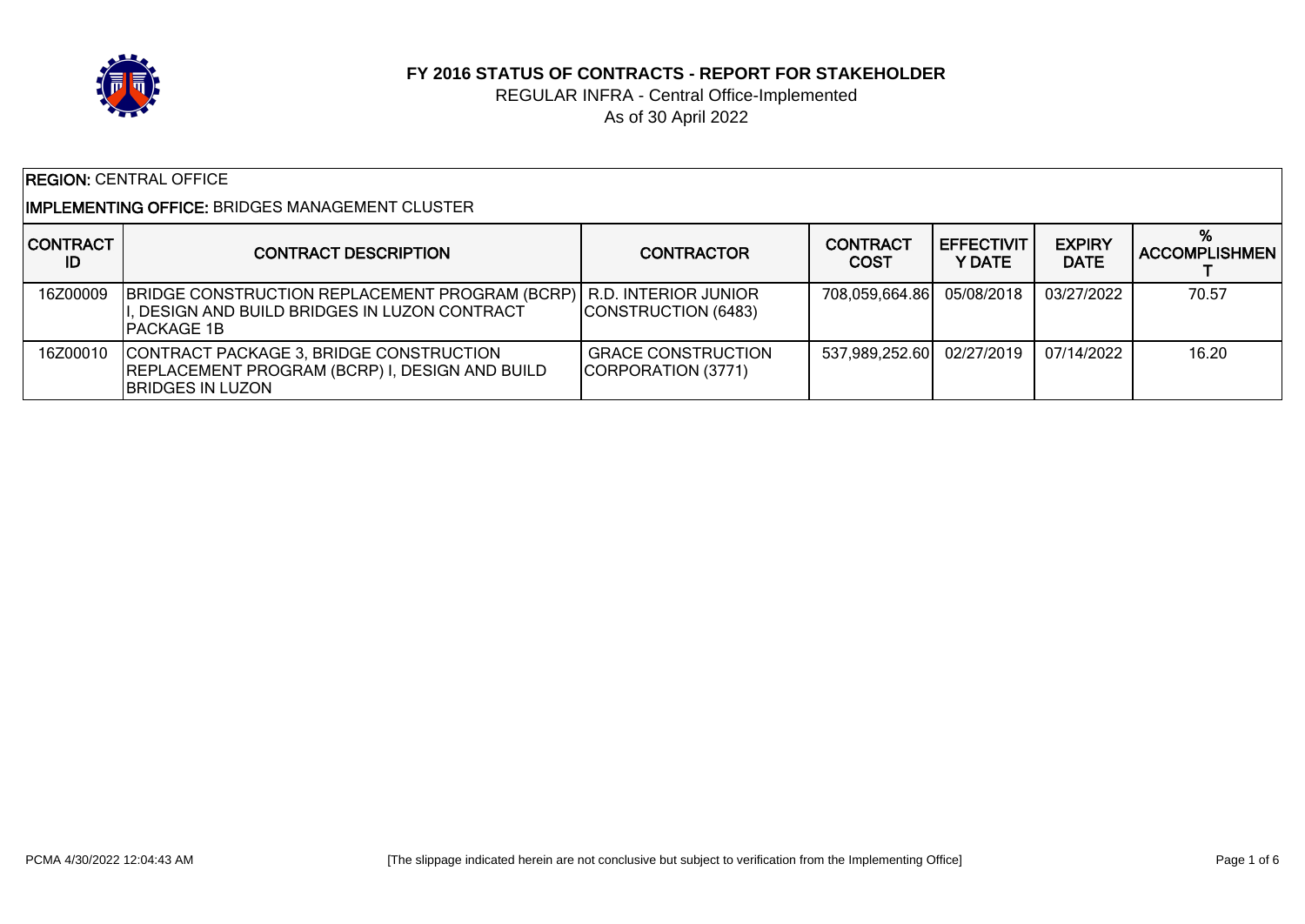# REGION: CENTRAL OFFICE

# IMPLEMENTING OFFICE: FLOOD CONTROL MANAGEMENT CLUSTER

| <b>CONTRACT</b><br>ID | <b>CONTRACT DESCRIPTION</b>                                                                                                                                                      | <b>CONTRACTOR</b>                                                                                                                                                                                                                                       | <b>CONTRACT</b><br><b>COST</b> | <b>EFFECTIVIT</b><br><b>Y DATE</b> | <b>EXPIRY</b><br><b>DATE</b> | %<br><b>ACCOMPLISHMEN</b> |
|-----------------------|----------------------------------------------------------------------------------------------------------------------------------------------------------------------------------|---------------------------------------------------------------------------------------------------------------------------------------------------------------------------------------------------------------------------------------------------------|--------------------------------|------------------------------------|------------------------------|---------------------------|
| 15OB0471              | PMRCIP, PHASE V CONTRACT PACKAGE 10-1, RIVER<br>IMPROVEMENT WORKS ALONG UPPER MARIKINA RIVER,<br>STATION 0+500 TO STATION 0+757                                                  | J.D. LEGASPI<br>CONSTRUCTION (9608)                                                                                                                                                                                                                     | 151,415,760.87                 | 07/07/2016                         | 10/01/2021                   | 91.41                     |
| 16C00019              | CONSTRUCTION OF LAYAC DIVERSION CHANNEL, BATAAN,<br>HERMOSA AND DINALUPIHAN, BATAAN                                                                                              | <b>NORTHERN BUILDERS</b><br>(34168) / PASCAL<br>CONSTRUCTION (34168) /<br>NORTHERN BUILDERS (8789)<br>/ PASCAL CONSTRUCTION<br>(8789)                                                                                                                   | 192,672,905.77                 | 10/26/2016                         | 02/02/2020                   | 100.00                    |
| 16C00020              | FLOOD CONTROL WORKS -<br>REHABILITATION/RESTORATION OF DETERIORATED<br>DIKES/ERODED PAMPANGA RIVER BANK INCLUDING<br>CANDABA CUT-OFF CHANNEL, PAMPANGA AND NUEVA<br><b>ECIJA</b> | TOKWING CONSTRUCTION,<br>CORP.(FOR; TOKWING<br>CONSTRUC (20301) /<br><b>EDDMARI CONSTRUCTION &amp;</b><br>TRADING (20301) / TOKWING<br>CONSTRUCTION, CORP.<br>(FOR; TOKWING CONSTRUC<br>(9650) / EDDMARI<br><b>CONSTRUCTION &amp; TRADING</b><br>(9650) | 237,123,644.51                 | 07/05/2016                         | 04/29/2018                   | 100.00                    |
| 16C00021              | DIKING WITH SLOPE PROTECTION, SACOBIA-BAMBAN<br>RIVER, PAMPANGA AND TARLAC                                                                                                       | <b>D.L CERVANTES</b><br><b>CONSTRUCTION</b><br>CORPORATION (FORMERLY:<br>$(29646) / 11-16$<br>CONSTRUCTION (29646) / D.L<br><b>CERVANTES</b><br><b>CONSTRUCTION</b><br>CORPORATION (FORMERLY:<br>$(13799) / 11 - 16$<br>CONSTRUCTION (13799)            | 173,562,382.76                 | 07/05/2016                         | 07/06/2017                   | 100.00                    |
| 16C00022              | FLOOD CONTROL WORKS IN PORAC-GUMAIN, SAN<br>FERNANDO RIVER, LUBAO, SASMUAN, GUAGUA AND CITY<br>OF SAN FERNANDO, PAMPANGA                                                         | AKN CONSTRUCTION<br>CORPORATION (11845)                                                                                                                                                                                                                 | 163,915,675.69                 | 07/06/2016                         | 05/12/2017                   | 100.00                    |
| 16C00034              | FLOOD CONTROL WORKS-SACOBIA-BAMBAN-ABACAN<br>RIVER TRAINING WORKS INCLUDING RIO CHICO RIVER,<br>TARLAC AND NUEVA ECIJA                                                           | NORTHERN BUILDERS<br>(8789)                                                                                                                                                                                                                             | 284, 171, 467. 28              | 10/06/2016                         | 11/12/2019                   | 100.00                    |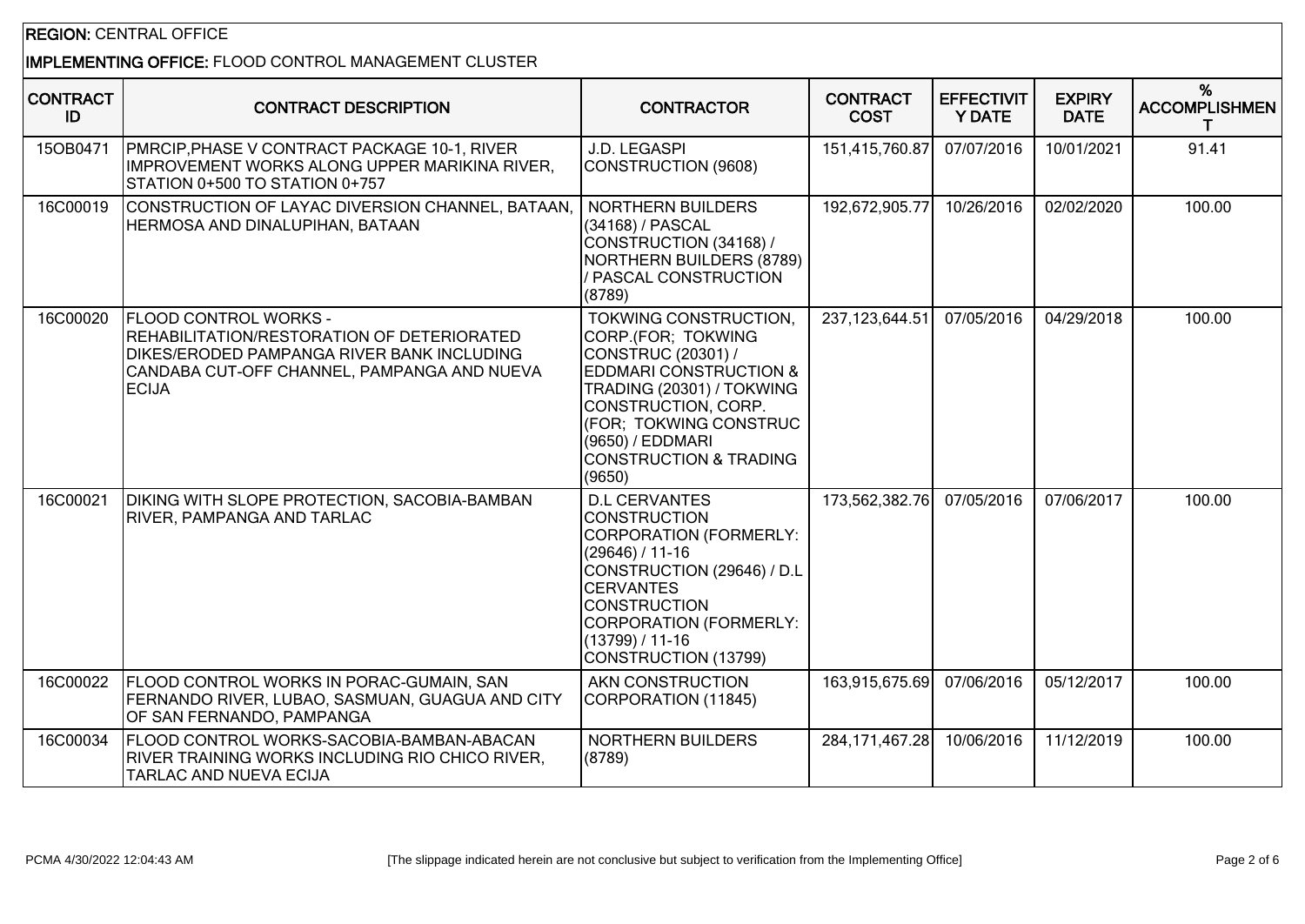| 16C00084 | FLOOD/LAHAR CONTROL WORKS IN PASIG-POTRERO<br>RIVER AND PASAC DELTA AREA, PAMPANGA INCLUDING<br>DIVERSION OF FLOW OF WATER TO PASIG-POTRERO<br>RIVER, BACOLOR, PAMPANGA                                                                                                        | R.U. AQUINO<br>CONSTRUCTION AND<br><b>DEVELOPMENT CORP. (FO</b><br>(23507)                                                                                                                                                   | 376,844,494.45 | 02/10/2017 | 01/09/2019 | 72.21  |
|----------|--------------------------------------------------------------------------------------------------------------------------------------------------------------------------------------------------------------------------------------------------------------------------------|------------------------------------------------------------------------------------------------------------------------------------------------------------------------------------------------------------------------------|----------------|------------|------------|--------|
| 16C00085 | FLOOD CONTROL PROJECT-WESTERN RIVER, STO.<br>TOMAS/BUCAO RIVER, ZAMBALES                                                                                                                                                                                                       | <b>HORAMABI BUILDERS</b><br>(24129) / R.U. AQUINO<br><b>CONSTRUCTION AND</b><br>DEVELOPMENT CORP. (FO<br>(24129) / HORAMABI<br><b>BUILDERS (23507) / R.U.</b><br>AQUINO CONSTRUCTION<br>AND DEVELOPMENT CORP.<br>(FO (23507) | 432,499,273.64 | 03/08/2017 | 12/11/2019 | 65.17  |
| 16O00023 | UPPER MARIKINA RIVER IMPV'T./REVETMENT<br>WALL, MARIKINA CITY 1ST LD (CONTRACT PACKAGE 3)<br><b>RIVER IMPV'T.</b>                                                                                                                                                              | E.M. CUERPO, INC. (30963) /<br><b>MSB VITUG CONSTRUCTION</b><br>(30963) / E.M. CUERPO, INC.<br>(33019) / MSB VITUG<br>CONSTRUCTION (33019)                                                                                   | 256,811,917.06 | 05/10/2016 | 01/28/2020 | 100.00 |
| 16O00047 | FLOOD CONTROL PROJECTS BAS3ED ON FLOOD MASTER<br>PLAN FOR METRO MANILA AND SURROUNDING AREAS,<br>LAS PINAS RIVER IMPROVEMENT INCLUDING ROW<br>(REVETMENT WORKS ALONG MARULAS-TUNGTONG<br>CREEK DIVERSION CHANNEL (DPWH: KAYBUBOY CREEK<br>TRIBUTARY) STA. 1+100 TO STA. 1+400, | E. F. CHUA CONSTRUCTION,<br>INC. (37826)                                                                                                                                                                                     | 114,864,618.79 | 04/26/2018 | 06/30/2019 | 100.00 |
| 16Z00019 | CONSTRUCTION/IMPROVEMENT OF CATBALOGAN CITY<br>DRAINAGE SYSTEM, CATBALOGAN CITY INCLUDING<br><b>ANTIAO RIVER CONTROL, SAMAR</b>                                                                                                                                                | <b>MSB VITUG CONSTRUCTION</b><br>(33019)                                                                                                                                                                                     | 438,806,571.28 | 02/06/2018 | 12/18/2020 | 100.00 |
| 16Z00020 | CONSTRUCTION OF RETARDING POND, KAINGIN BUKID,<br>BRGY. APOLONIO SAMSON, QUEZON CITY 6TH LD                                                                                                                                                                                    | R.U. AQUINO<br><b>CONSTRUCTION AND</b><br>DEVELOPMENT CORP. (FO<br>(23507)                                                                                                                                                   | 942,726,770.24 | 02/08/2018 | 01/12/2023 | 11.51  |
| 16Z00021 | METRO CEBU FLOOD CONTROL PROJECT AND DRAINAGE<br>IMPROVEMENT PROJECT - SUBANG DAKU, LAHUG,<br>GUADALUPE, KINALUMSAN, TIPOLO, TEJERO AND<br><b>BULACAO RIVER BASINS, CEBU CITY</b>                                                                                              | ARN BUILDERS, INC. (FOR:<br>ARN BUILDERS) (18930)                                                                                                                                                                            | 684,034,967.51 | 02/21/2018 | 08/23/2021 | 91.04  |
| 170B0377 | REVETMENT AND DREDGING WORKS ALONG STA. 14+038<br>TO STA. 16+050 (TULLAHAN RIVER-LEFT BANK) TULLAHAN<br>BRIDGE, BRGY. TALIPAPA-GOOD WILL HOMES I<br>SUBDIVISION, BRGY. SAN BARTOLOME, QUEZON CITY                                                                              | <b>MSB VITUG CONSTRUCTION</b><br>(33019)                                                                                                                                                                                     | 279,968,582.28 | 12/18/2017 | 05/30/2021 | 95.34  |
| 170B0476 | PASIG-MARIKINA RIVER CHANNEL IMPROVEMENT<br>PROJECT PHASE IV (CONTRACT PACKAGE NO. 2) MIDDLE<br>MARIKINA RIVER IMPROVEMENT WORKS, LEFT BANK, STA.<br>7+235 TO STA. 7+335                                                                                                       | <b>MSB VITUG CONSTRUCTION</b><br>(33019)                                                                                                                                                                                     | 130,883,262.27 | 02/19/2018 | 04/08/2020 | 30.20  |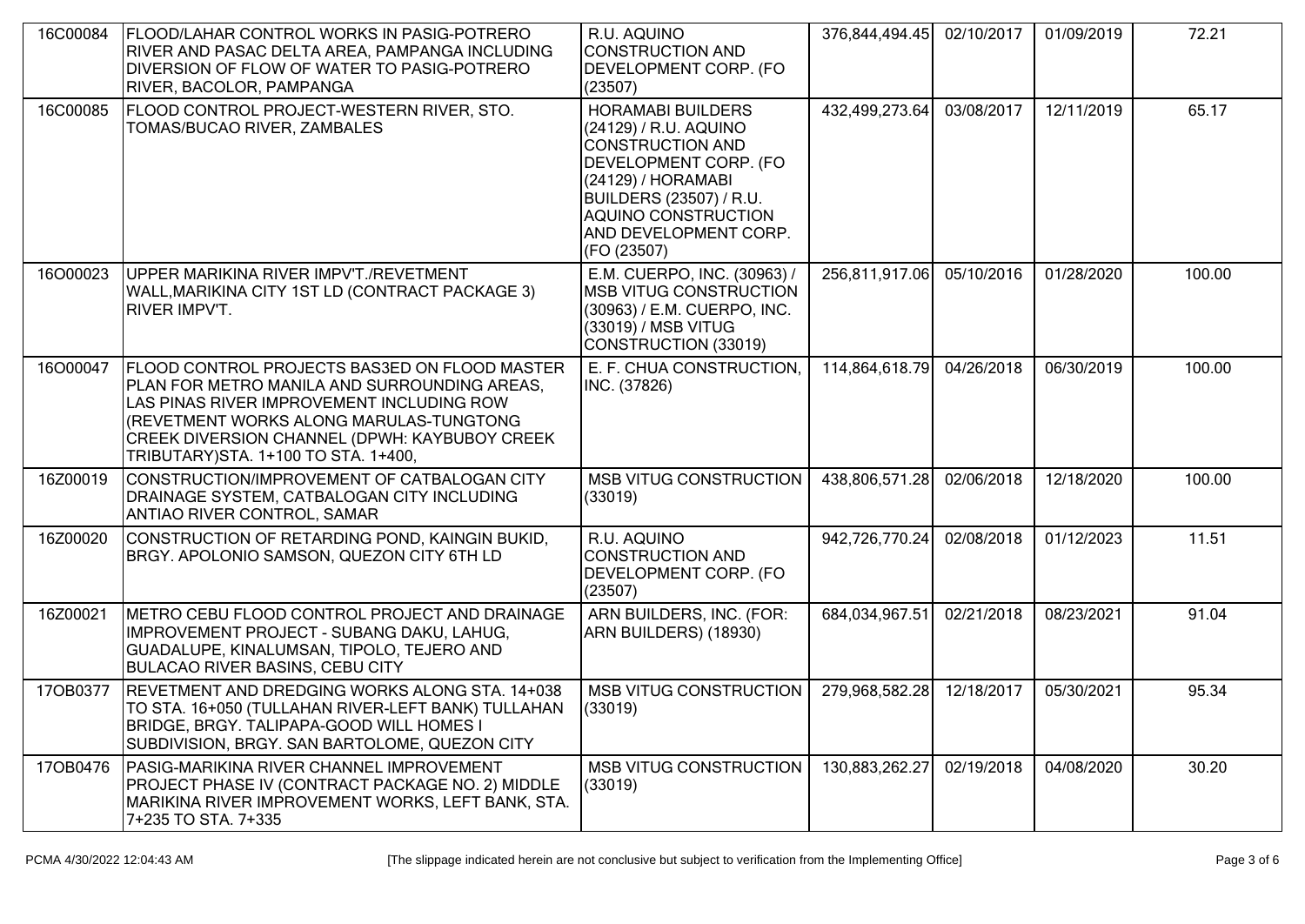| 17OF0198 | CONSTRUCTION OF RETARDING POND, KAINGIN BUKID,                        | R.U. AQUINO             | 247,076,302.13 | 03/05/2018 | 02/27/2021 | 40.04 |
|----------|-----------------------------------------------------------------------|-------------------------|----------------|------------|------------|-------|
|          | BRGY. APOLONIO SAMSON, QUEZON CITY 6TH LD                             | <b>CONSTRUCTION AND</b> |                |            |            |       |
|          | (PROPOSED INTERCEPTOR ALONG TOCTOCAN ROAD, STA. DEVELOPMENT CORP. (FO |                         |                |            |            |       |
|          | $[0+005.324 - STA. 0+484.093), Q.C.$                                  | (23507)                 |                |            |            |       |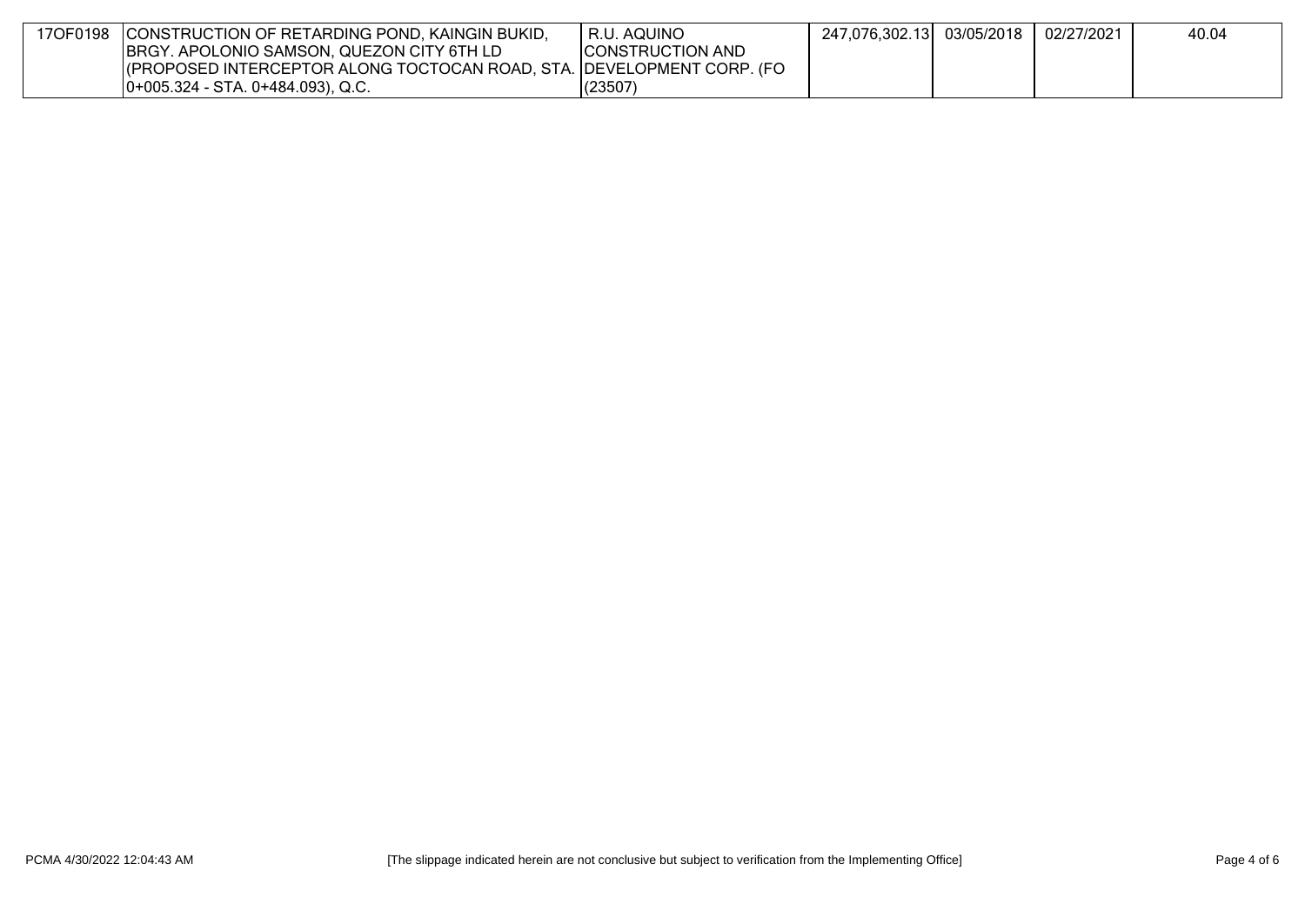#### REGION: CENTRAL OFFICE

# IMPLEMENTING OFFICE: ROADS MANAGEMENT CLUSTER I (BILATERAL)

| <b>CONTRACT</b><br>ID | <b>CONTRACT DESCRIPTION</b>                                                                                                                                                                                                                                          | <b>CONTRACTOR</b>                                                                                                                                                                                                                                                                                                                                                                                                                                                                                        | <b>CONTRACT</b><br><b>COST</b> | <b>EFFECTIVIT</b><br><b>Y DATE</b> | <b>EXPIRY</b><br><b>DATE</b> | %<br><b>ACCOMPLISHMEN</b><br>т |
|-----------------------|----------------------------------------------------------------------------------------------------------------------------------------------------------------------------------------------------------------------------------------------------------------------|----------------------------------------------------------------------------------------------------------------------------------------------------------------------------------------------------------------------------------------------------------------------------------------------------------------------------------------------------------------------------------------------------------------------------------------------------------------------------------------------------------|--------------------------------|------------------------------------|------------------------------|--------------------------------|
| 18100073              | ANNUAL WORK PROGRAM 3 / PREVENTIVE MAINTENANCE<br>(AWP3/PM), PALO - CARIGARA - ORMOC ROAD, CARIGARA -<br>ORMOC SECTION, KO991+661 - K1005+1040, WITH<br><b>EXCEPTIONS, LEYTE</b>                                                                                     | MAC BUILDERS (7249)                                                                                                                                                                                                                                                                                                                                                                                                                                                                                      | 170,036,695.11                 | 02/19/2019                         | 12/15/2019                   | 100.00                         |
| 18100074              | ANNUAL WORK PROGRAM 3 / PREVENTIVE MAINTENANCE<br>(AWP3/PM), ORMOC - BAYBAY - SOUTHERN LEYTE BDRY.<br>ROAD, ORMOC - ALBUERA SECTION, K1012+614 -<br>K1026+000 (WITH EXCEPTIONS), LEYTE                                                                               | MAC BUILDERS (7249)                                                                                                                                                                                                                                                                                                                                                                                                                                                                                      | 200, 182, 246.59               | 02/19/2019                         | 12/15/2019                   | 100.00                         |
| 18L00171              | <b>PREVENTIVE MAINTENANCE(PM), ROAD UPGRADING &amp;</b><br>PRESERVATION PROJECT (RUPP) UNDER JAPAN INT'L.<br>ICOOPERATI                                                                                                                                              | WEE ENG CONSTRUCTION,<br>INC. (16380)                                                                                                                                                                                                                                                                                                                                                                                                                                                                    | 167,188,628.32                 | 01/09/2019                         | 05/08/2019                   | 100.00                         |
| 18Z00001              | NEGOTIATED PROCUREMENT FOR THE WIDENING FROM 2-<br>LANES TO 4-LANES PF CONTRACT P[ACKAGE 3, PLARIDEL<br>BYPASS ROAD, STA. 47+400.00 TO STA. 49+625, ARTERIAL<br>ROAD BYPASS PROJECT, PHASE III, FUNDED UNDER JICA<br>LOAN AGREEMENT NO. PH-P266 AND JICA L/A PH-P250 | SHIMIZU CORPORATION<br>(OECO 16693) / F.F. CRUZ &<br>CO., INC. (OECO 16693) /<br>SHIMIZU CORPORATION<br>(123) / F.F. CRUZ & CO., INC.<br>(123)                                                                                                                                                                                                                                                                                                                                                           | 1,092,133,039.9                | 07/06/2018                         | 03/31/2021                   | 91.45                          |
| 18Z00004              | DAVAO CITY BYPASS CONSTRUCTION PROJECT, PACKAGE   ULTICON BUILDERS, INC.<br>I-1, STA. 12+800 TO STA. 23+500, DAVAO CITY                                                                                                                                              | (OECO 16693) / SHIMIZU<br>ICORPORATION<br>(OECO 16693) / TAKENAKA<br><b>CIVIL ENGINEERING &amp;</b><br>CONSTRUCTION CO., LTD.<br>(OECO_16693) / ULTICON<br><b>BUILDERS, INC.</b><br>(OECO 29591) / SHIMIZU<br><b>CORPORATION</b><br>(OECO 29591) / TAKENAKA<br><b>CIVIL ENGINEERING &amp;</b><br>CONSTRUCTION CO., LTD.<br>(OECO_29591) / ULTICON<br><b>BUILDERS, INC. (17267) /</b><br>SHIMIZU CORPORATION<br>(17267) / TAKENAKA CIVIL<br><b>ENGINEERING &amp;</b><br>CONSTRUCTION CO., LTD.<br>(17267) | 13,230,000,000.<br>00          | 12/21/2020                         | 01/04/2024                   | 7.09                           |